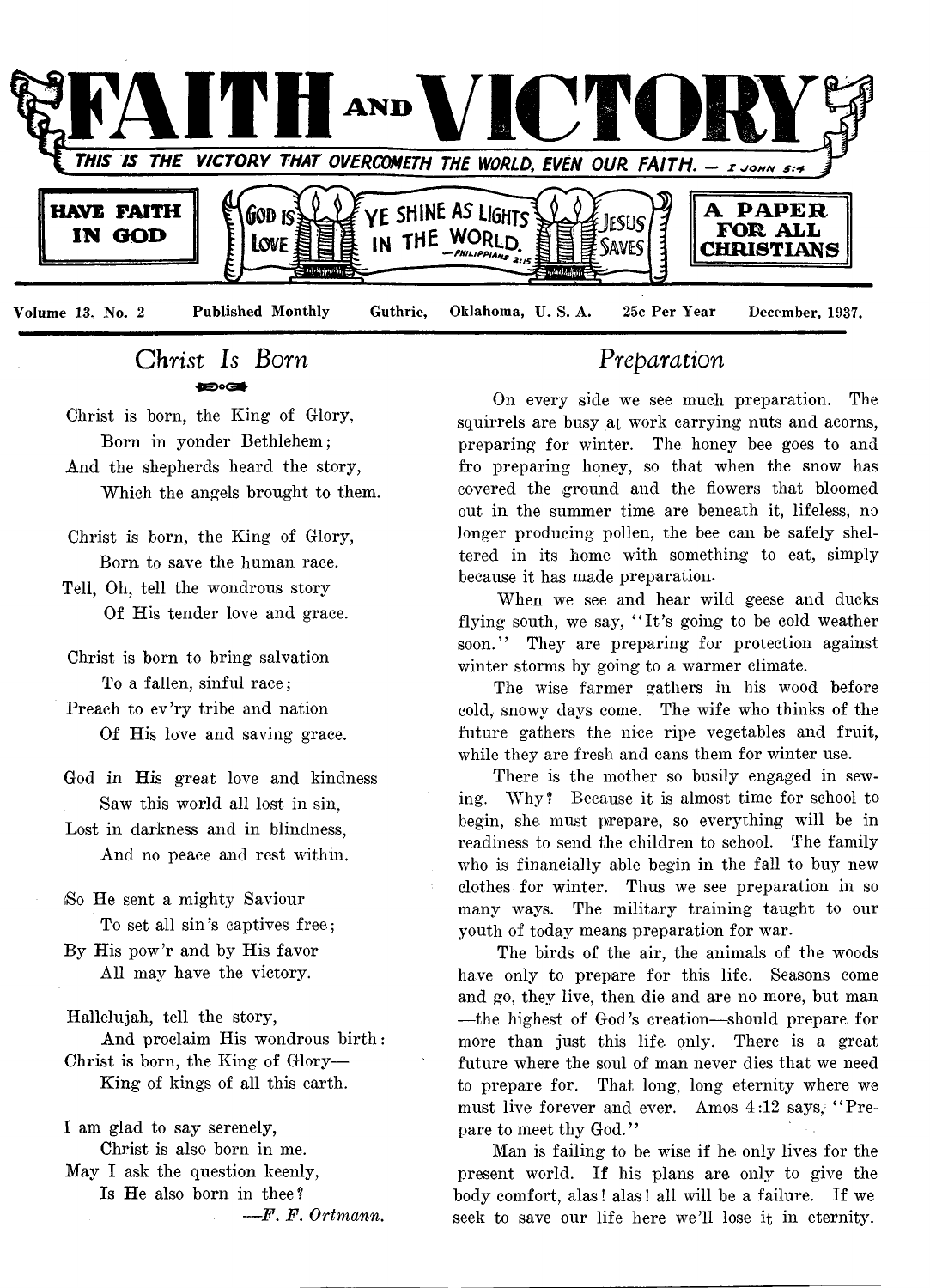We must build our hopes beyond this life. Must make preparation daily to live again in heaven, sweet home above.

Some have invested their life's earnings in a home here, where they plan to relax and enjoy the comforts and conveniences of this life for themselves but how soon destruction can come and leave them homeless. Hope will indeed be blighted, if we live for this life only. God has made so much preparation. Prepared a world for us to live in, prepared all the beautiful trees and flowers, the brooks, the fruits in their season, but better still, "eye hath not seen nor ear heard, neither hath entered into the heart of man the things which God hath prepared for them that love him, but God hath revealed them unto us by his spirit-"  $1 \text{ Cor. } 2:9$ .

God prepared a body. Heb. 10:5. Even the body of our Lord and Savior which was offered as a sacrifice for sin, for the blood of bulls and goats was not sufficient to take away sin. Jesus has gone to prepare a place for us, so " Come, let us reason together." Prepare to meet thy God.

— Ruth Murphey.

# ------------ oOo------------ What *is Faith?*

" Now faith is the substance of things hoped for, the evidence of things not seen." Hebrews 11:1.

What faith really is and how anyone can posses it is a perplexing question to many professing Christians. A man and his wife with several small children are in need of food and clothing; the mother is a praying woman and knows God in her heart and soul; she asks the Lord to open the hearts of his people who are able to help her and to consider their needs. The answer comes, for the very next morning two brothers in the Lord, learning of their needs and feeling the urge of the spirit of the Lord in their souls, brings the needy family a bountiful supply of needed things. This woman had faith in God, and what she got in answer to her faithful request was that which she had hoped for, which we call substance of things. It is none other than the super-natural power of God, the great force or energy of the Holy Spirit set in action unseen by natural forces that does and will produce results when certain conditions in harmony with the will of God function.

Answered prayer in the healing of the sick or saving of the soul is a sure evidence of the reality of God. Apparently a heavenly messenger so to speak.

appears with an antidote. Relief comes but you see nothing unusual with your mortal eyes, no more than do you see the cooling breeze that blows on a hot summer day, yet you know it has a substance or it could not bring relief.

Do you expect an angel to appear to you telling you that your prayer is answered? or do you expect your wants, regardless of your needs, supplied first before you will have faith? Seeing not, but yet believing is an evidence of things not seen. The Lord Jesus said to doubting Thomas; " blessed are they that have not seen, and yet have believed; John 20 :29.

Because, some people are unfaithful and not to be depended upon, is no reason that everyone is that way. All of us or most of us at least, have confidential friends or relatives whose words of assurance are as good as refined gold; dependable, loyal and faithful. In such you can have perfect confidence. Doubt and unfaithfulness are as strange or unknown terms in the realm of heaven as was the word surrender to the faithful loyal men of Sparta under Leonidas at Thermonpylae, or the Roman soldier in Caesar's time. Not long ago a Christian woman, the wife of a minister, told me that she needed a certain sum of money to meet a great need. She believed God would in some way, sooner or later supply this need and answer her request through someone. A few days later a woman called and asked her if she needed help, as something seemed to assure her that this woman was in need, and she could not feel at ease until she had made inquiries.

James says, "faith without works is dead," being true all about us every day, for we meet people who believe in a life after death and that the Bible is a true book and a definite message from the Lord God. They join the church declaring they believe in Jesus without ever having confessed that they were sinners or of repentance unto salvation according to gospel standards. They know little or nothing of the joys of a redeemed people made new in the likeness and new born life in Christ Jesus.

The Word of God defines such as dead faith possessing no substance of spiritual life and energy; void of any consideration or of any confidence in such by God as being worthy of eternal reward.

Satan is delighted in professors of Christ who doubt many of the fundamental truths so highly essential to Godly living, but is at variance and wrath with those who leave his domain and confess their sins with godly sorrow and repentance unto a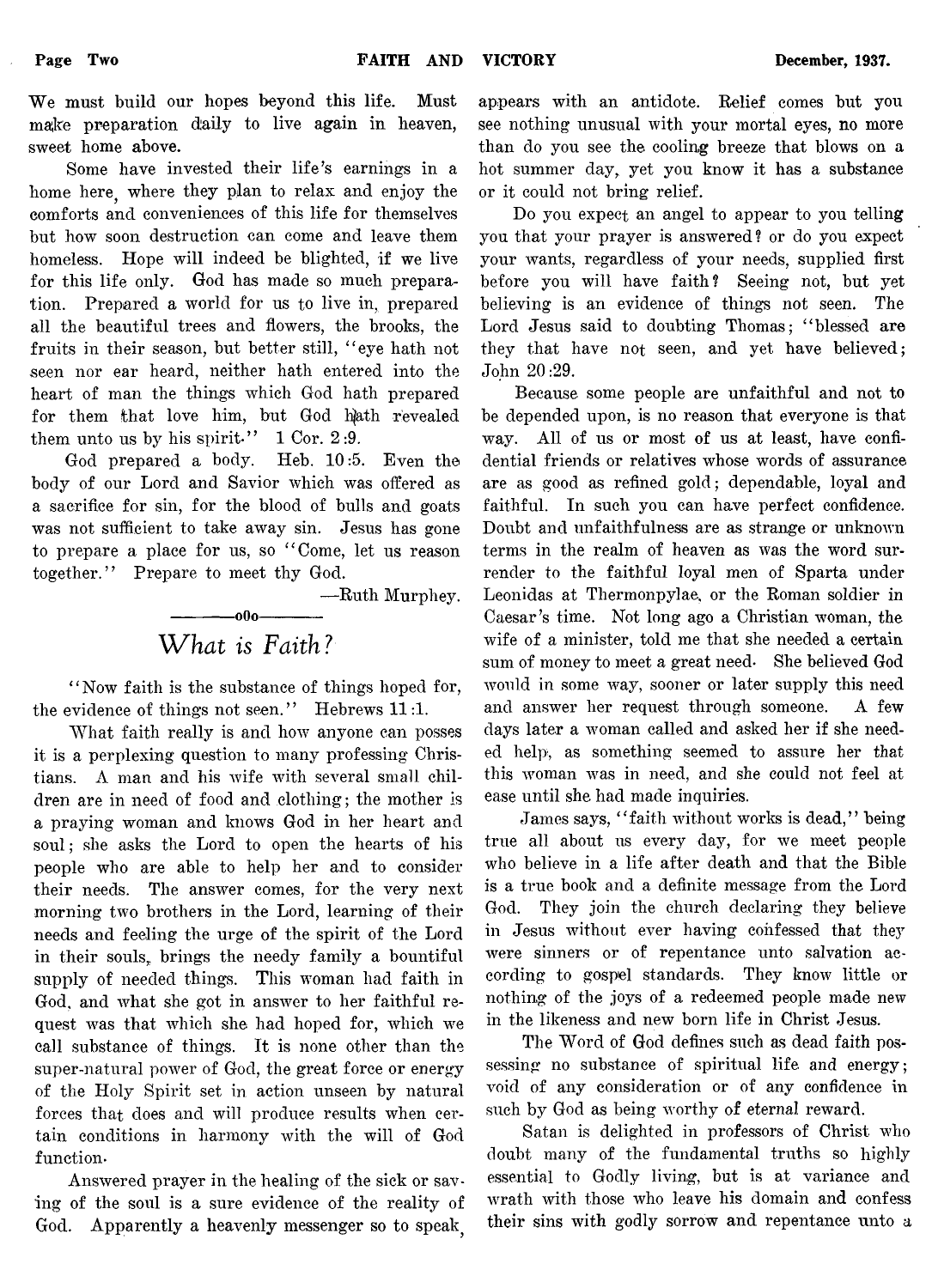new born life in Christ Jesus.

The works of faith reveals to mankind a certainty of divine power, for the benefits and blessings derived from faith in God to supply our needs is the very substance of that hoped for in the declaration of the apostle Paul in the text given for it embodies a life-giving principle.

— John H. Griffith.

# -000--*Contentment*

Dear readers: As I sit in my room and look out over this wicked, restless city of Chicago and see the unrest and uncontentment of mankind I feel impressed to write some on contentment.

The apostle Paul says, "Godliness with contentment is great gain," in fact there is no real contentment only in God. So many people who are professing to be children of God, have never learned to be content. To be content means to be at rest in spirit and mind, satisfied with your lot in life and with God's dealings with us regardless of our surroundings or conditions in life. Paul said that he had learned to be content in whatsoever state he was in- He also said that most of us have to learn that somewhat by experience. That is, in poverty, in trials, in affliction, in distress, in sorrow and in persecution. Be content. REST. Do not worry or complain at our lot in life. Some are content when *all* is going well, plenty to eat and wear, a good comfortable home, a ear, a good position, no sickness nor trials, but how about it when reverses of life come, get out of work, sickness in the home, no money, the flour barrel empty, the home gone, someone telling lies on you?

Then can vou with Paul say, "I have learned in whatsoever state I am therewith to be content," satisfied not to murmui or complain?

I am glad that I with Paul have learned that sweet lesson, to be content. It took trials, yes, fiery trials, poverty, afflictions, much persecution and often being misrepresented and lied on to get me to learn to be content. Life in the Christian way can never be as we would always have it go, but we must commit our way to God. Wait on Him. Again Paul tells us that having food and raiment let us be therewith content. That is all we need. Food and raiment and shelter with Godliness is the sweetest life yet. Although we may be alone and forsaken by others, to be content is to be carefree, no worry, or complaint, just satisfied.

Reader, is that the way with you ? Do you find in Jesus all you need? or are you craving more of this world's goods? If so, BEWARE!

Again Paul says to be content with such things as you have. Can you do it? You may not have what your neighbor has, their home may be well furnished in every way, they may have a good car, much better things to eat and wear than you. Do you want just such things as they have or are you really content with such things as you have ?

Content to be poor, have but little of this world's goods, content to be without a car if God sees fit for *you* to be without one. Dear reader it means much to be content with such things as you have.

The cows or the sheep will eat grass until full, then go to the brook and get a drink<sub>,</sub> then they will go to a shade tree, lay down and rest. They are perfectly content, no worry nor unrest. Dear reader be quick to learn the lesson of contentment. If you want a good tract on healing and direct answers to prayers write me for one. Please enclose postage. — Cleo Murry,

R. 2, B. 206, Joplin, Mo.

# $-000-$ *Christ Is My Light*

One day when I was troubled, My Lord, He heard my cry, He came and whispered softly, " Come closer to me my child."

I heard the invitation And followed by His side, Then Jesus said, "Come higher, Where a brighter light will shine."

Oh. Jesus knows my weakness; He gives me grace to stand, And as I travel upward He holds me by the hand.

And as I do my duty, As He said, "Watch and pray," I shine among the ransomed, And He keeps me day by day.

The time will soon be ended, Then Christ will say, "It is enough." And take me home to meet Him In that mansion above.

— Sister Roethler.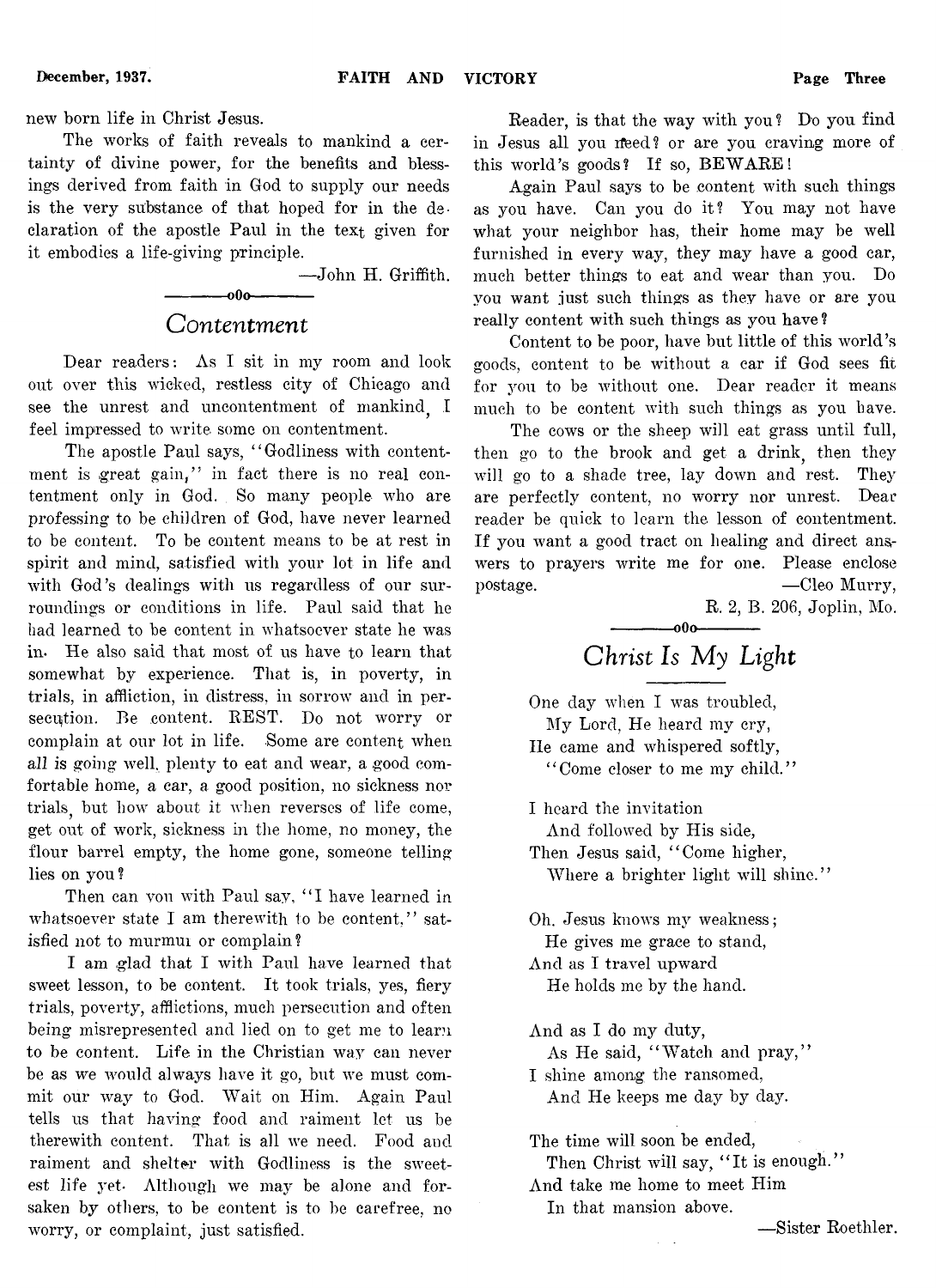# "FAITH AND VICTORY"

16- PAGE HOLINESS MONTHLY

An exclusive, full gospel paper printed and sent out in the name of the Lord Jesus Christ in the interest of all Christians, which body of believers constitutes the one and only true Church of God.

This non-sectarian paper is edited and published each month (except August of each year which is Camp-meeting month, and we omit this month to attend these meetings) by Fred Pruitt, assisted by Mary A. Pruitt, and other consecrated workers at FAITH PUBLISHING HOUSE. 920 W. Mansur Ave., Guthrie, Oklahoma.

.Entered as second-class matter June 10, 1930 at the Postoffice at Guthrie, Oklahoma under the act of March, 3, 1879.) —SUBSCRIPTION PRICES—

This publication teaches salvation from all sin, sanctification for believers, unity and oneness for which Jesus prayed as recorded in John 17:21 and manifested by the apostles and believers after Pentecost. By God's grace we teach, preach and practice the gospel of the Lord Jesus Christ, the same gospel which Peter, John and Paul preached, taught and practiced, including the Divine healing of the body. James 5:14, 15.

Its Motto: Have faith in God. Its Object: The glory of God and the salvation of men; the promulgation and restoration of the whole truth to the people in this "evening time" as it was in the morning Church of the first century; the unification of all true believers in one body by the leve of God. Its Standard: Separation from the world and entire devotion to the service and will of God. Its Characteristics: No discipline but the Bible; no bond of union but the love of God; no test of fellowship but the indwelling Spirit of Christ; and separation from all human organizations that are not authorized in the Word of God.

Tbrougi the Free Literature Fund, thousands of gospel tracts ai e published and sent out free of charge as the Lord supplies . Co-operation of our readers is solicited, and will be appreciated in any way the Bible and the Holy Spirit teaches you to do or stirs your heart. "Freely ye have received, Freely give." Read Exodus 25:2; 1 Chron. 29:9; 2 Cor. 9:7, and Luke 6:38.

Free-will offerings sent in to the work will be thankfully received as from the Lord and used in the furtherance of the gospel wor<sup>1</sup> as God directs unless otherwise specified. All personal checks and Post Office Money Orders should be made payable to Fred Pruitt or to FAITH PUBLISHING HOUSE.

"Work on, work on, nor doubt, nor fear. From age to age this voice shall cheer:— Whate're may die or be forgot, Work done for God, it dieth NOT." FAITH PUBLISHING HOUSE

920 W. Mansur Ave., Guthrie, Oklahoma Phone No. 1523-J. U.S. A.

# EDITORIALS

The printing work is moving on nicely and smoothly under the directing, governing power of our God as our eyes are upon Him and His ways of management in the office work are precious and encouraging to our hearts. He says in His Word, " Delight thyself also in the Lord and He will give thee the desires of thine heart." Psalms 37:4. Truly, if we delight ourselves in the Lord and take no choosing of our own, then His ways will always be precious to us and will fulfill the desires of our hearts. I pray to God that more people would prove the Lord by completely yielding to Him. The course that God would have us take in life is extremely different from the way that we would naturally want to go; but when our will becomes His will then His ways seem always right and best to us.

The good encouraging letters received lately together with the many subscriptions coming in on the "Three months subscription" offer, rejoices our hearts, as we know that God, through the Spirit is working with His dear children everywhere. When a child of God is being blessed and helped and encouraged through the reading of the paper and tracts they become anxious to pass the good things on to others and in this way God's spirit works and the gospel keeps spreading and reaching out to more souls.

Paul says that there is a crown for every one that loves his appearing and Peter says that the crown will never fade away and the Revelator says, " Be faithful unto death, and I will give thee a crown of life." Rev. 2:10. Knowing that the crown is at the end of our earthly race let each of us be steadfast, unmoveable always abounding in the work of the Lord that no man take our crown.

#### **0**— **0**— **0**— **0**— **0—0**

In the 12th verse of the 3rd chapter of 1 Peter we have some inspired scripture that should be a great comfort and encouragement to the saints of God and at the same time, in the same verse we find truth uttered that should discourage any one in continuing in sin. " For the eyes of the Lord are over the righteous and His ears are open unto their prayers: but the face of the Lord is against them that do evil." 1 Peter 3:12.

It is truly a great comfort to know that the eyes of the Lord are over us and our hearts ought to be much encouraged to know that His ears are open unto our cries or prayers. It is very pitiful to know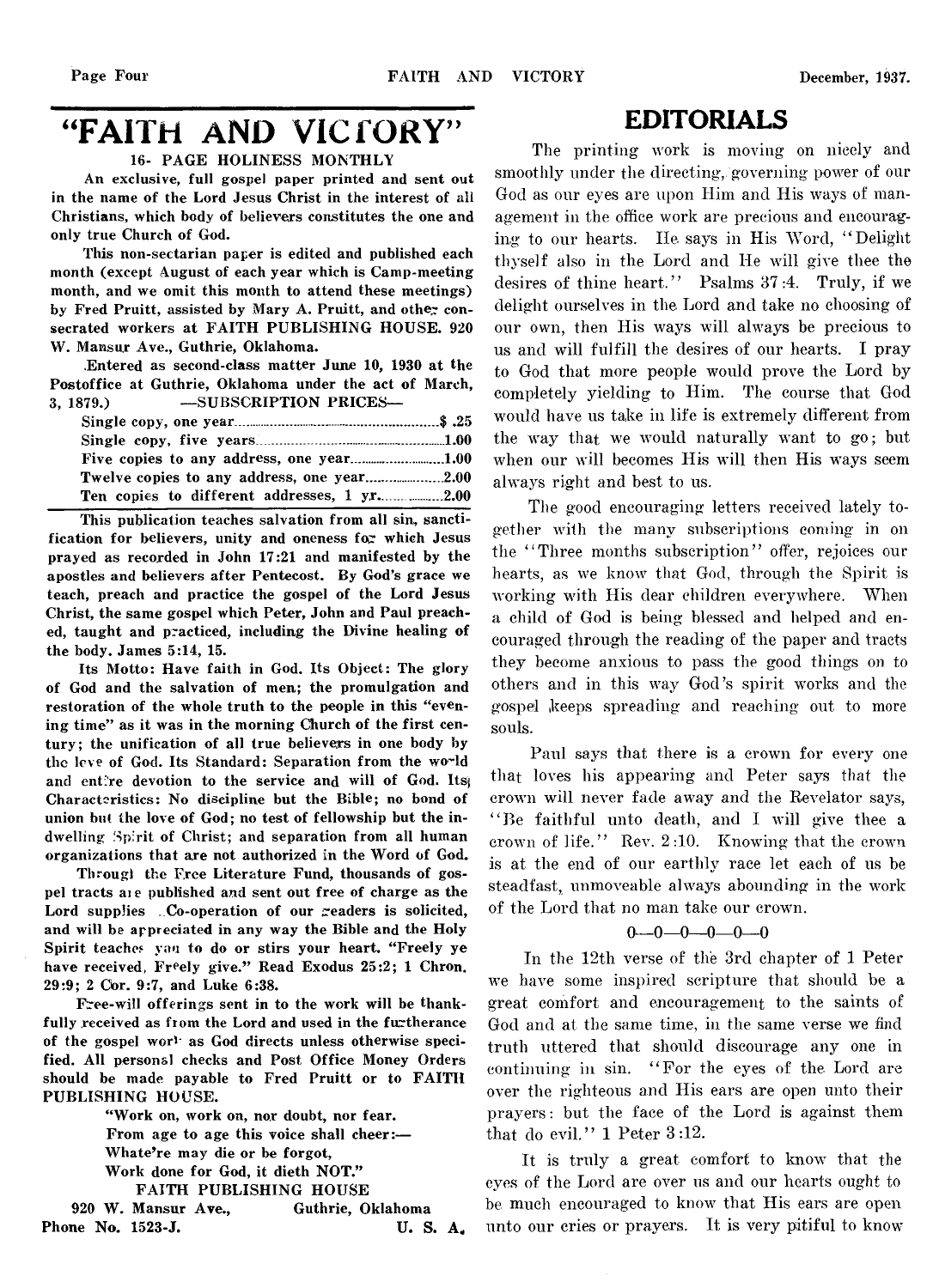of a soul professing to be the Lord's and do not have any testimony of definite answers to prayer. There are some people in the world today who claim to be the Lord's and yet say that He does not heal now, that it all passed away with the apostles. The fact is, healing of the body has only passed away with unbelievers. Another fact is, that the Lord still has apostles in the world and He continues to use them in anointing and healing the sick. There is hardly an issue of the Faith and Victory paper printed without several testimonies of God healing the body. *In our home* and among the saints here at Guthrie, the Lord is always healing some one. God has always healed His people and always will. When King Asa lost faith in God and became enraged at God's prophet and put him in the Prison house he

afterwards became diseased in his feet and the disease was very great and he sought not to the Lord, but the Physicians and Asa died and slept with his Fathers. 2 Chron. 16 :10.

llezekiah was sick and was told by the prohet. that he should set his house in order for he would die, but Hezekiah prayed unto the Lord and the Lord healed him and added fifteen years to his life. Isaiah 38 :1.

David tells us to bless the Lord and not to forget all of his benefits, for he said that God forgiveth all our iniquities and healeth all our diseases. Psa. 103 :3.

The saints of the most high are truly now posessing the Kingdom and are receiving definite answers to prayer. *Reigning* with Christ on the earth and among men as they have power to live free from sin and over all the power of the enemy.

#### $0 - 0 - 0 - 0 - 0 - 0$

The old time gospel is sounding good to a great many souls and from many different states we are hearing from souls that are desiring to get in touch with and to be associated with the old time saints that preach and practice the real truth of the Bible.

The coming National Camp-meeting at Monark Springs, Mo. is attracting much attention from a very wide area of the country and very many are looking forward to that meeting as a source of spiritual uplift and refreshing Bible truths.<br> $0-0-0-0-0-0$ 

As there are so many that have not sent in subscriptions for the "three months offer" we are going to extend the time until the 20th of Dec. We are sending out blanks again in the December paper so that you can fill them out and send in to the Office

before the 20th and then we can get the papers started with the January number. Besides the book premiums with the twenty subscriptions we are going to to send a beautiful 1938 scripture text Calendar to every one who will send in forty or more "three months subscriptions." To show our appreciation of your co-operation in getting the gospel to souls this winter we are listing the names and addresses of every one that sends in twenty or more names and will send you a Christmas present a few days before Christmas.

#### $0 - 0 - 0 - 0 - 0$

The true Church of God is not a sect. It is divinely given, divinely organized, divinely held together and divinely fed and nourished by the great Shepherd of the flock. Isaiah said the government shall be upon His shoulders and He should be our counselor and the Prince of peace and that there will be no end to His government and peace and that he would establish it with judgment and with justice. Read Isaiah 9 :6, 7. Isaiah saw the church or Kingdom much better than many do today Every member in this body or church is a particular one and God has placed it in the body as it pleases Him. Every member in this Church has been born from above and by continued faith and obedience retains life from heaven in the soul. They function in their place by the appointment and working power of God. Each member is absolutely free in God to move as he leads. It is a "glorious church," so the apostle Paul says, " not having spot or wrinkle, or any such thing: but that it should be holy and without blemish." Eph. 5:27. And again in speaking of the Church or the Household of God, Paul says, "And are built upon the foundation of the apostles and prophets, Christ himself being the chief cornerstone; in whom all the building, fitly framed together. groweth into an holy temple in the Lord, in whom ye also are builded together (not apart) for an habitation of God through the spirit." Those that will loosen themselves from the organizations of men and the world, together with man's clicks and clans and strange doctrines, God will, by His Spirit fit them in the body and function in and through each member to the gathering together and the glorifying of His name. The Church or body of Christ is not a sham or shadow or mystical body as sects speak of it, but it is a reality and is just as visible in the world today as Christ and His disciples were when they were together. Praise God for this glorious divine institution.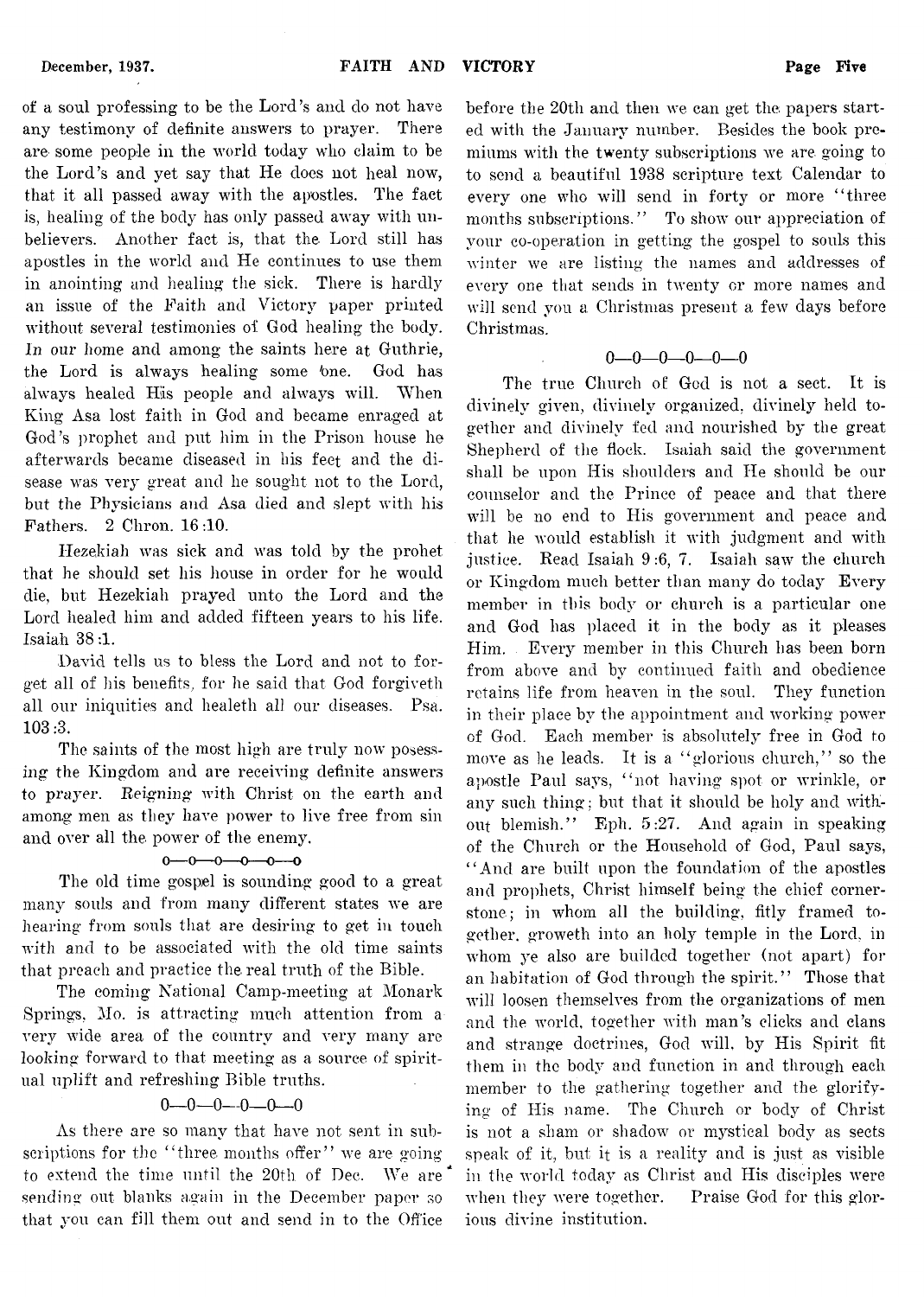As it was announced in the Nov. paper that the saints at Guthrie would have special prayer for. the sick and would observe the ordinances of the Bible— feet washing and the Lord's supper, we are glad to report that the meeting was a precious and blessed one as God manifested His power and presence.

There was a number of saints from near places who came and enjoyed the service with us, 44 happy saints took part in the ordinance in the afternoon. In the morning the time was used in reading requests and hearing requests for prayer and with continued prayers and supplications for the sick and needy. Quite a number wanted to be anointed and prayed for and so the time was mostly taken up in this way and with a number of testimonies and exhortations. It was a real refreshing day for the saints.

### $0 - 0 - 0 - 0 - 0$

Recently we have heard from different Prisons where the tracts have been scattered. One brother said he gave out tracts to 1400 Prisoners and he felt that the tracts were doing a good work among the Prisoners. During the last week by securing a little extra help we have sent out 84 packages of tracts to as many Prisons.

The offerings sent in for this purpose by the saints will not be forgotten by the Lord. As you send means for this purpose of sending tracts into the Prisons it is just like preaching the gospel to them by proxy. They are all God's creatures and have a soul that will live on, somewhere. We do not know how many souls will be snatched from the burning by this manifested love to them. Dear readers continue the good work and God will bless and reward you.

# *Oklahoma State Assembly*

 $-000-$ 

The Church of God assembly meeting will be held at Guthrie, Oklahoma at the saints chapel situated at 6th and West Warner Sts.

The usual good meeting is expected. The saints here are preparing in every way for this meeting by laying by offerings for this meeting with provisions and are preparing to take care of all who will attend. All that come should bring pillows, blankets and comforts as otherwise you may sleep cold. The saints are fixing rooms and beds with mattresses and all the comforts and blankets that they can spare. Straw and ticks will be furnished.

As this is a state meeting, *Every Congregation*

*and Saint* ought to feel that it is their duty to the saints and to God to lay by means and other provisions for the need of the meeting. Send your offerings for this meeting to Fred Pruitt at 920 W. Mansur Ave. and also the provisions for the cooking room send to the Faith Pub. House and all will be used for the meeting.

This meeting will be run on the free-will offering plan and none need stay away because of shortage of means. All are welcome to come.

There will be ministers here from all over state and from other states to preach the old time gospel which if believed will free men from sin and corruption and cause them to clean up for Heaven. Ministers who are on the compromising line and those who hold the truth in unrighteousness will not be expected to get in the pulpit. If you have differences with anyone, go to them and confess and clear up with them and with God, as no disturbance of a devilish nature will be allowed in the meeting.

### -000-OBITUARY

#### Sister Zelma Shaw Parker

On the 19th day of June 1903, near the small town of Meno, Oklahoma, a daughter was born to Mr. and Mrs. Joseph Shaw.

In her childhood with her family, she moved to California, where she was saved in her youth by being born into the Church of God. She lived a Christian life until death. Trusting the Lord fully for the healing of her body, never resorted to any medical aid, but ever looking to the Lord.

She lived a consecrated life and was loved by the Saints, and her many friends. By her gentle, loving manner, showing forth the life of Christ, always ready to do service for the Master. Especially in the composing of music for many hymns and spiritual songs.

On the 23rd of December 1934 in San Bernardino, Calif., she was united in marriage to Bro. R. A. Parker. Their marriage tie, being a beautiful example instituted by God, they lived happily together until she was summoned home.

She leaves to mourn her departure a loving husband, a devoted mother, and uncle, and a host of relatives and friends.

Funeral services were held in Oklahoma City, conducted by Sister Josie Winn and Bro. Stafford Winn. The Text Job 16 :21. Many beautiful thoughts were expressed in memory of her life.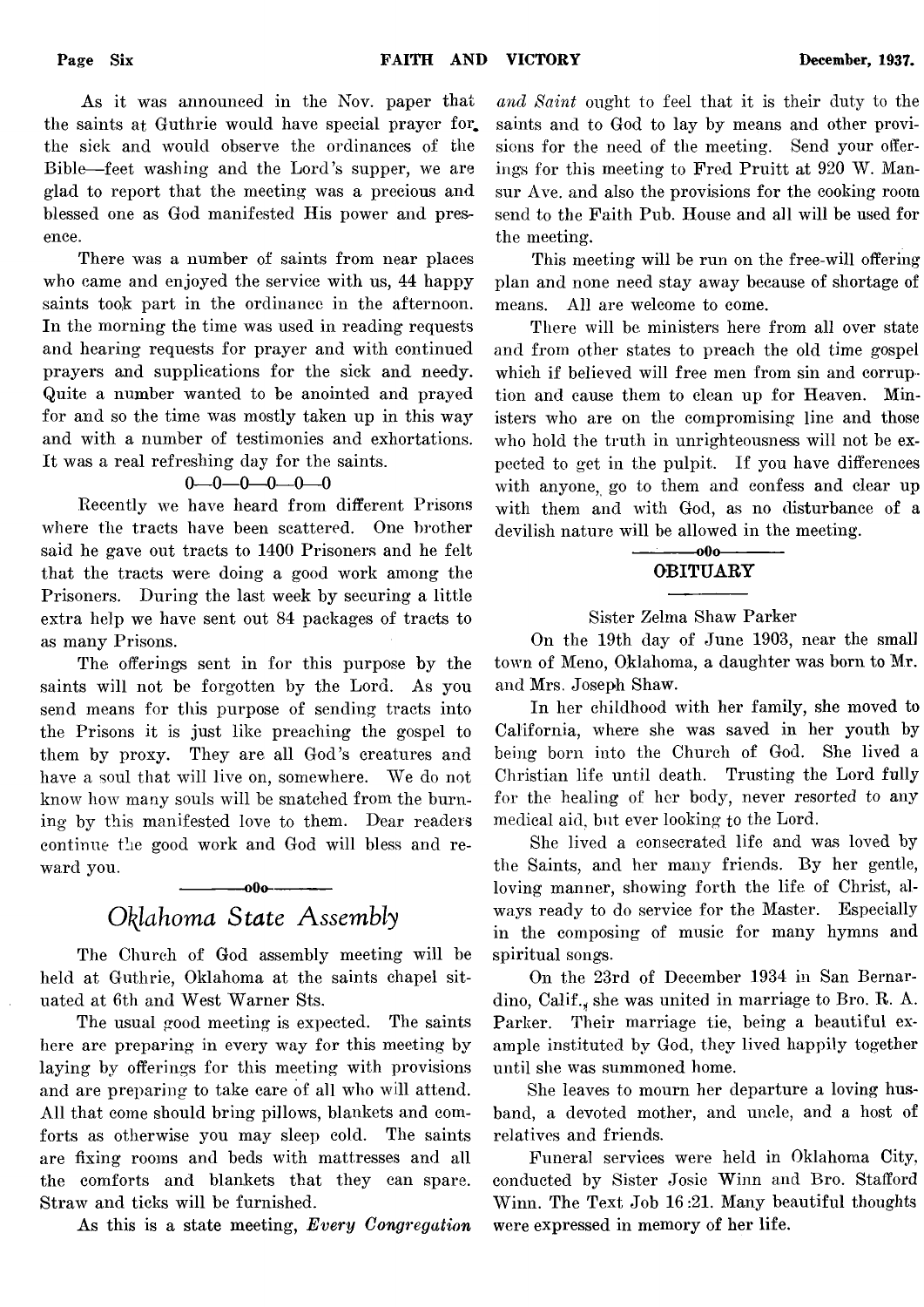Afterward her husband brought her body back to San Bernardino, Calif., her former home. Another impressive service was held. Bro. L. E. Davy assisted by Bro. S. T. Walker conducting the same.

The body was laid to rest in the family plot.

We loved thee in life ; We love thee in death, But Jesus Loves thee best. A precious one from us has gone, A voice we loved is stilled. A place is vacant in our home Which can never be filled. Aunt Emma Holden.

Mary Lucenda Brisen Griffen was born in N. C. June 5, 1887, departed this life Oct. 28, 1937, at the age of 50 years, 4 months and 23 days. She was united in marriage to James Griffen June 28, 1911. To this union was born 3 children, George Griffen, Neosho, Mo., Mrs. Lee Erickson of St. Joe, Mo., and Lucille Griffen of Neosho, Mo. She also leaves her Father, W. D. Brisen and one sister, Mrs. Jackson, Bagruell, Texas, besides other relatives, friends and neighbors to miss her and remember her sainted life.

Her husband preceded her in death by 21 years.

The text was Revelation 14:13. Funeral by Bro. John Strech.

 $-000-$ 

#### PRAYER REQUESTS

Bro. J. H. Biswell entreats the saints everywhere to pray for him as he is afflicted with stomach and bowel trouble.

Please pray for Sister Gibbs' daughter, Margaret as she has kidney and bladder trouble and other afflictions.

Pray for Mrs. Evelyn Hayes who is in the Hospital with cancer of liver); she is trusting the Lord for her healing.

Pray for Sister Thelma Chatfield of New Mex. as she is a young minister and needs our prayers. She is doing what she can there in that place and nearly all alone. Ask God to keep her courage up.

San Bernardino, Calif. Dear Saints scattered all over the land: In the name of Jesus Christ our Saviour I am requesting prayer for the healing of my body, I am standing on the promises of God. " Therefore I say unto you what things soever ye desire, when ye pray believe that ye receive them and ye shall have them." Mark 11-24.

Please pray Saturday Dec. 25th and I know that God will answer the prayers of the saints.

Your brother in Christ,  $-A. G.$  Bardis.

Halifax,, Nova Scotia— Faith Pub. House: Dear Ones in Christ Jesus our Lord— Praise God from whom all blessings flow.

I have been reading your very splendid tract, " A Husband's Challenge," and my heart cries out for some of them to use for the glory of the Lord. I have not a cent to send you, but I am praying that God will continue to supply all your need, and that He will continue to bless you in your ministry of love. I can use all the tracts the blessed Holy Spirit moves you to send me for the glory of the Lord. Thank you.

Sincerely in Jesus' name.

— Sister Bertha Allen. -000-—NOTICE—

To my dear brethren scattered abroad: Greetings. We have proceeded with the plans and work on the camp grounds as far as means have been provided. We trust that the Lord will as soon as  $\rho$ ossible move our hearts, so as to be able to continue the work to its finish. Some have asked for an explanation of our plans for the National Camp-meeting here.

The intentions are to build a dining room 28 by 46 feet with a cooking room added. The building will be erected in the community park at Monark Springs, Mo., 6 miles east of Neosho. The buildingwill remain in the park and will be used by the community for meeting purposes, excepting the times that the saints desire to use it. We the church of God have access to the park for the purpose of campmeetings or other meetings as we choose. So we feel this is a great step of advancement. We trust those who desire will respond at an early date, as we desire to finish the building during the winter months. Any means left over the expense of the building material will be assigned to the needs of the camp-meeting next summer. There will probably be two or three beeves to buy with much other provisions which will be needed before the meeting begins next July. Let us all pray for the success of the meeting and also help bear the burden as there will be a great crowd of precious saints meet together who have never enjoyed such an opportunity. God bless you one and all.

Yours for the truth,  $-$ -Bro. Strech.

*(Send all offerings for the purpose of building the dining room to Bro*. *John Strech, B.* 5, *Neosho*, *Missouri*) .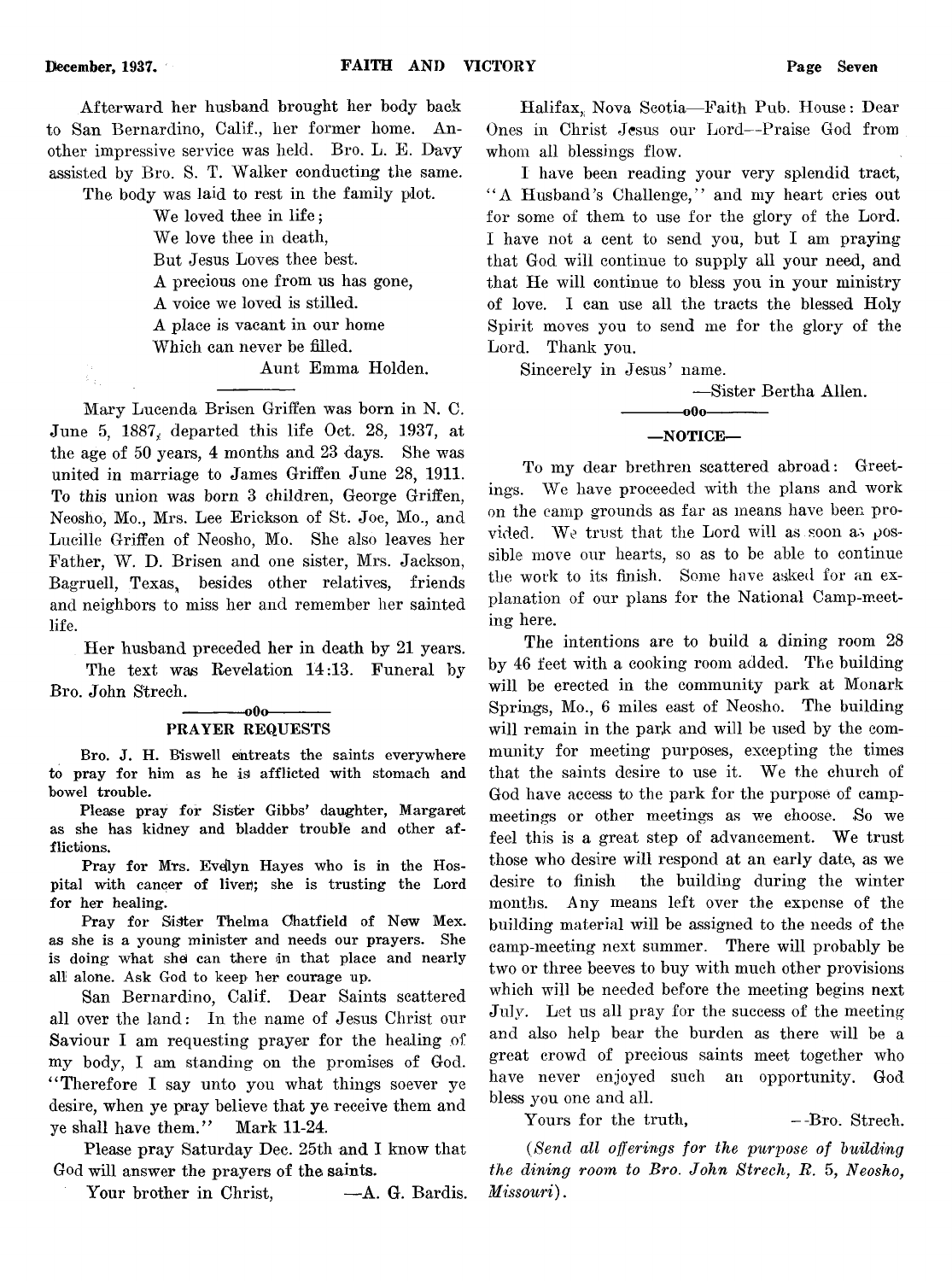# Our *Mind*

There are just two classes of people in this world, The one class is carnally minded. The other class is spiritually minded. To be carnally minded is death —dead souls. To be spiritually minded is life— resurrected souls. The devil through crafty, cunning deception put the carnal mind in Adam and Eve and they have passed it on to all of us. Jesus' mission to this world was and is destruction of the carnal minded, for it is the enemy of God.

The mind of Jesus is love and obedience to God, love and sacrifice for man. There is no middle ground between the carnal minded and the spiritually minded. Each one who has reached the age of account ability is learning his or her own fruits. The works of the flesh or carnal minded are seen.

The first carnal minded child (Cain) born into this world was a murderer. " Whosoever hateth his brother is a murderer." This world is full of hate and murders, children murders. Thousands of women are stained with the blood of their unborn children. Others are stamped with crime by ungodliness of mothers. How many children come into this world, carried in live and welcome; as was Joseph and Samuel. No wonder many preachers have to go outside the Word of God to get their sermons to please itching ears and carnal minds.

We weep over our shackled fallen brethren and wonder who will be able to stand. Dear souls let Jesus win you to the way of self denial.

— Mrs. J. Edis Wetzel.

Little Rock. Ark. Please send me a sample of 50 different tracts. I read one of your tracts " 48 Hours in Hell," I want one of those. I want to send in a testimony also- Just about seven months ago, I had blood poison in my right hand, had an operation and the doctors said they did not think that I would live. I had my finger amputated and after I got home from the hospital I had a nervous break down, but God so wonderfully healed my hand and body that I am thanking and praising Him for it. I want to tell the whole world what God has done for me. I want to hand out tracts the rest of my days and do the little things that God lays on my heart. I will appreciate the tracts very much.

Bless you folks in your work. Pray for me and my deaf girl, (who has been deaf from birth), that God may heal her if it is His will.

— Mrs. A. W- Aycock.

照性 1938 SCRIPTURE TEXT CALENDARS They are the finest of religious art. One picture

is worth the price of the Calendar. There are 13 beautiful pictures used in this calendar. Send your order now. Price of each Calendar is 30 cents postpaid to you —'Four calendars for one dollar— Nine calendars for two dollars. All postpaid to you.

#### BOOKS FOR SALE

"True Stories of the West for Children and Father's Evening Stories" combined. Price \$.25.

Home, Amusements—Love", A splendid book for children. It has a beautiful cover, contains 40 pages. Price 20 cents.

"True Stories of the West for Children" has illustrations which interest and instruct the children, 24 pages. Price 10 cents.

These three books were written by Marie Pauline Sass of Haglier, Neb.

"The City of Self for God" by Jessie B. Warmack. It contains 192 pages of good reading, well bound, Price 40 cents each.

A beautiful, 1938 Scripture Text Calendar will be postpaid to you for 30 cents each, four for one dollar or nine for two dollars.

" Scripture text assortment no. 37." A striking gift box, containing 21 Christmas folders with envelopes to match. These folders have choice Bible verses on them. Each folder savors of dignity, refinement and has the true religious influence. Special features enrich these liberal sized folders. Each folder is tinted in many colors by the unique offset process. An unusual value. Price per box \$1.00.

" Scripture text Christmas greetings assortment gift box no. 27 contains 12 beautiful folders. Price only 50c.

15 beautiful Christmas post cards with pretty verse on each for only 20 cents. This pack contains a variety of different kinds.

All of the above articles are postpaid to you at prices quoted.

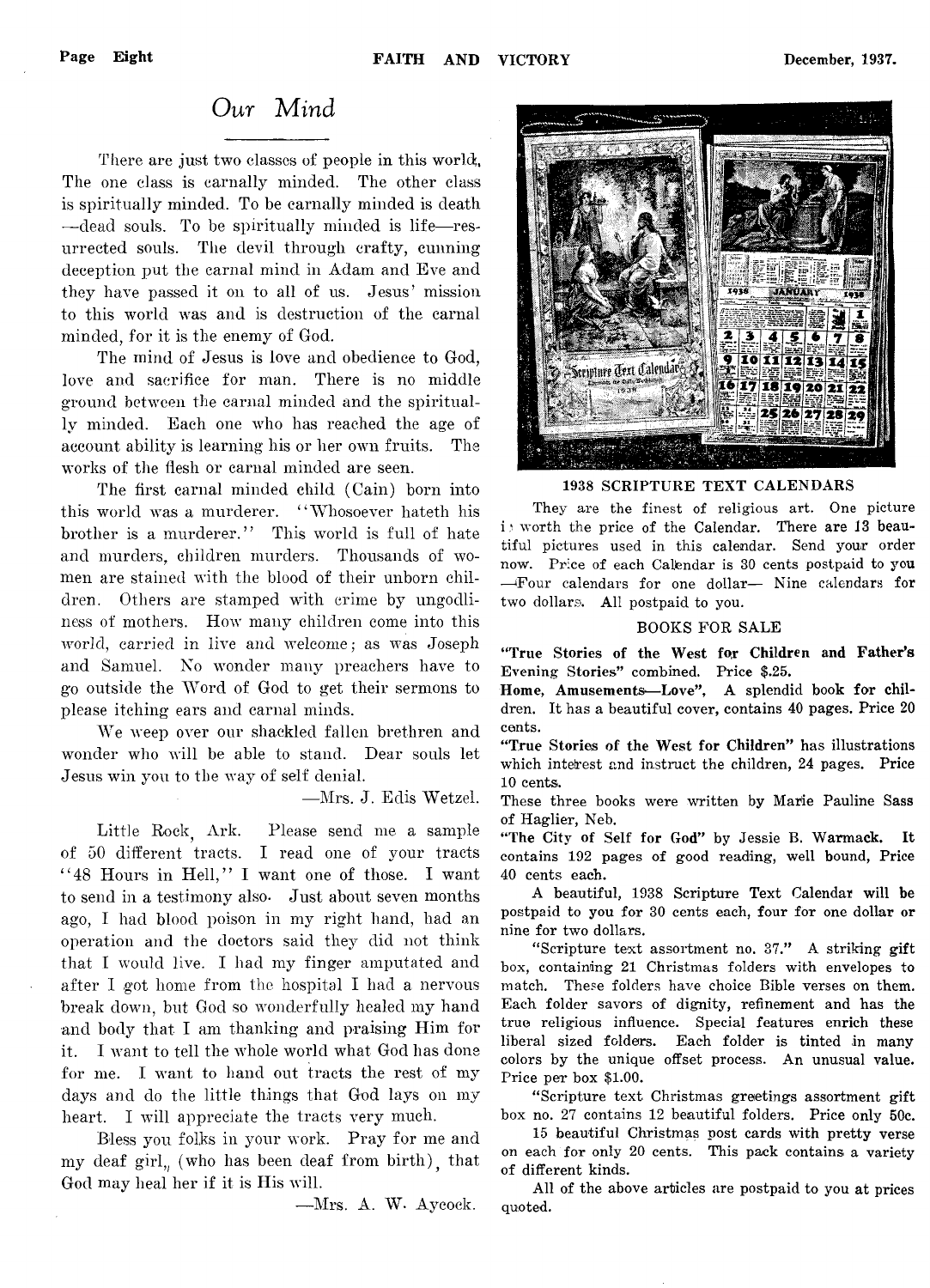

# My Savior's Care

Christ Jesus is my Savior, He saved me from my sin. He took a hard rebellious heart, And made it pure within.

Christ Jesus is my healer, No other one will do, I've tried and always found Him, A Savior kind and true.

Christ Jesus is my helper A friend when others fail, He whispers sweet to comfort me, When dangers fierce assail.

Christ Jesus is the only one, Can meet a sinner's need, Whose heart is always heavy, He is a friend indeed.

Then let us love Him better, Draw nigh to Him each day. Cast all our cares upon Him, And don't forget to pray-

— Verga McCoy.

### -000-EDITORIALS

Christ's birth many, many years ago is remembered at this season of the year by the Christian world. After His life was lived and His mission fulfilled, He ascended to the Father. His mighty influence is still felt and He yet speaks today.

The life of Christ is the perfect life-pattern, the ideal life. The term Christian means Christlike. Writing to the Christians, the apostle Peter says, (1 Peter 2:21-23), " For even hereunto were ye called: because Christ also suffered for us, leaving us an example, that ye should follow His steps: Who did no sin, neither was guile found in His mouth: Who, when he was reviled, reviled not again; when he suffered, he threatened not; but committed himself to him that judgeth righteously." When Christ finished his earthly mission, he not only completed the plan of salvation, but he left an example. He showed just what a Christian life should be. He practised what he preached. The example was given that we should follow in His steps, that his life should be reproduced in our life. "Grace and truth came by Jesus Christ." He brought the truth, then also gives us grace to live it. Thank the Lord.

If we would follow in His steps, then we must know how he lived. The New Testament portrays the life of Christ— it is the central theme. His was an example to both young and old. In his boyhood He was subject to His parents— an example to children today. Early in life He felt an urge to be about his Father's business. During his public ministry, notice His example in word and conduct. His words were well chosen and carried deep meaning. He spoke words for edification and encouragement and not merely for entertainment, or to tickle the ears with high sounding phraseology. He had time to bless the children as well as the older folk. He comforted the sorrowing and bound up the broken-hearted. He had compassion upon the afflicted and the multitudes of humanity. Notice his life of devotion to his Father. He spent hours alone in prayer to God. He brought his messages from God to the people, and they were life-giving words.

He was meek and humble. His was a life of suffering, self-denial and self-sacrifice. He lived for others. No trace of self can be found.

He had no place to lay his head, or a place to call his own, neither did he make provisions for his burial in death. Jesus called his twelve disciples and said, "Follow Me." Dear reader, he is calling you to follow Him. To follow Him will mean to suffer with him, but it will be joyous when we realize He has suffered so much for us. Walking with Him is the most happy life ever found. His ways are best because they end best. Daniel's walk with God led him through the den of lions, but it gave him victory over his enemies and brought him into greater favor with the king. The three young Hebrews that walked with God were led through the fiery furnace, but their promotion in the King's court lay just beyond. Peter's walk with God led him through the dungeon, but an angel's visit was awaiting him. So with all the faithful saints—there is a crown after the cross.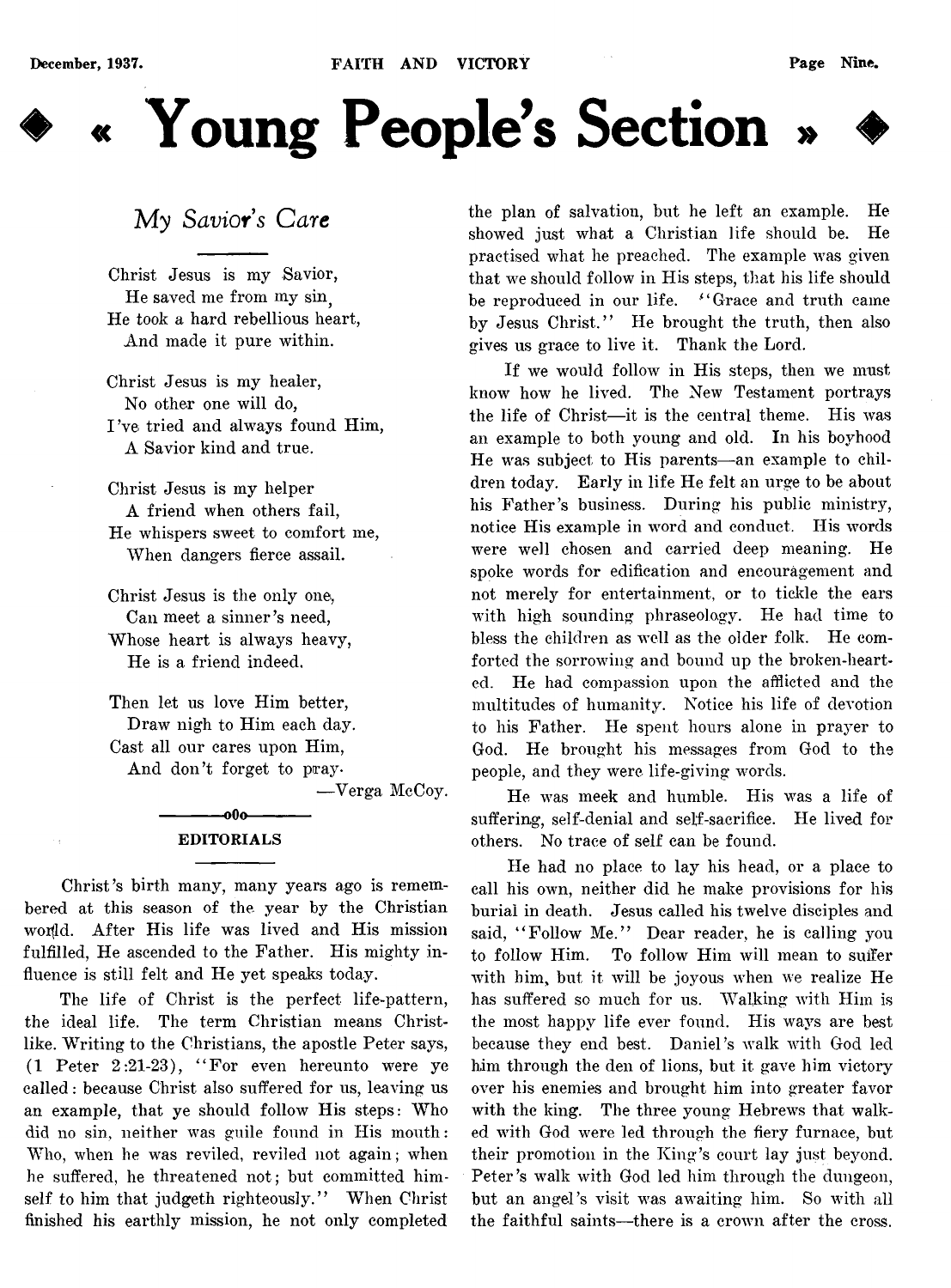Vital Christianity is more than a code of ethics, a set of rules and regulations, a creed or a doctrine to which one might subscribe. It is a life to live an exertion of divine unction. There is seen in Christianity the power of resurrection. That inner, responsible being is made alive to God from a dead state of sin. The Holy Spirit comes into the heart and directs the issues of life. L. D. P.

# **CORRESPONDENCE**

Perkasie, Pa. — Dear ones at Faith Pub. House: I praise the dear Lord for His goodness and great love He has shown to me. I meant to write sooner to renew my subscription to the little paper. I will renew for two years. 50 cents is for prison work.

I had been afflicted very much with tumors and a weak heart, but God took my case in His hands as I did not want to put myself in the hands of the Dr. So today I am on the road to recovery. I thank God for the prayers of His children and as we draw nigh unto God, He has promised to draw nigh unto us. James 4:8.

Yes, He is the same God. He will lend a listening ear if we cry with all our heart and life. It was an awful test of faith, but thank God it was good for me, for if we never had a need we would never have to cry unto Him. How I love to learn of Him so I can serve Him better. I am praying God that the Holy Ghost will posses me, fill me with himself that I will have power to stand in these evil days.

May the Lord help you dear ones at the Faith Publishing House and bless in every needed way and may He help me keep humble before Him is my prayer. Your Sis. Martha Beer.

### 0 0 0 0 0

To the Saints scattered abroad: Greetings in Jesus' dear name. I take this privilege to testify and report to you, as I believe most of those I have met are in touch with Faith and Victory. Quite a number have written me since the late camp-meetings that I have not answered yet, I will ask them to excuse me for slowness as I have been very busy. I truly thank God for victory in soul and body, I also thank Him for the good camp-meetings at Ithaca and New Castle. They were a real encouragement to me. The sweet unity and fellowship that prevailed brought precious memories of the first few years of my acquaintance with the saints 25 and 30 years ago, and I thank God that I am expecting to see more blessed days soon, if the Lord is willing. If not we will see better ones anyway, so let us be encouraged and sing and shout the victory until Jesus comes.

We had a real blessed meeting here at Craigville, Bro. and Sister Strong, Bro. and Sister Rapp, Bro. Yoder and Bro. Earl Brown were with us. Bro. Strong and Bro. Brown did most of the preaching, which came fresh from the throne. I believe there were 10 seekers for pardon or for the Holy Ghost, but that was not all even of the visible results of the meeting. Many were under conviction and many more were made friendly toward the truth for which we are thankful.

I have been here 20 years and I believe that is too long for a preacher to stay in one place, if the Lord will let him change. I have been away a few times, for a few months, but I have never been released altogether, but I desire to get free for evangelistic work as I have always felt that is my calling. I am not careful whether my work will be among the congregations of the saints, or in the new fields, just so the Lord leads and opens the way. Pray for us and the work here that God will lead us definitely and may God bless all the dear saints and in a special manner bless and lead His ministers and the publishers of the truth. May God graciously and in a special manner bless and supply the workers at the Faith Pub. House is our earnest prayer. — George Peek.

#### oooooo

Forest City, Mo. Dear Saints of God: Greetings in Jesus' name. May heaven's rich blessings be upon every true child of God and encourage your hearts to walk by faith in the straight and narrow way, knowing it leads to the home Jesus has gone to prepare. My soul is much encouraged by reading the testimonies of the saints in the little paper and knowing how God is caring for His own. Today finds me fully satisfied in Jesus, He's everything to me. The way is growing brighter all the time. While there is much confusion and strife in the world, yet it need not destroy our happiness in the service of God. If we will keep our eyes on Jesus and not look at the waves, we shall make a safe voyage over the sea of life and shall see inside of heaven when the sun of life has set. Jesus said, " In the world ye shall have tribulations; but be of good cheer I have overcome the world." And again we hear Him say, "Lo I am with you always," so if Jesus is always with us we can always overcome and always have the victory and "be of good cheer." Praise the Lord. The beautiful Church of God is still shining amid all the darkness of the land. Her sun shall go down no more, the gates of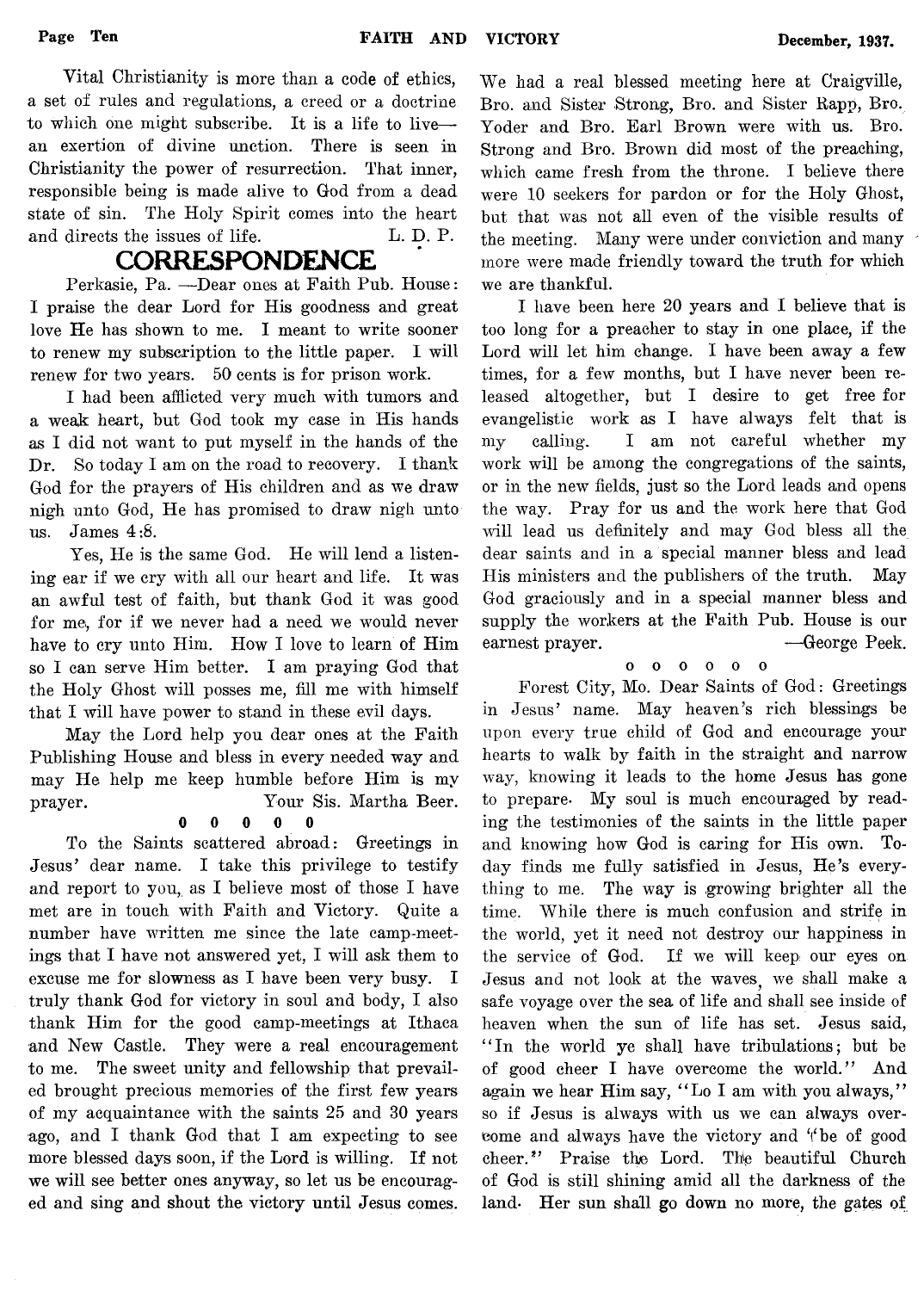Hell shall never prevail against her, because she is built upon the rock Christ Jesus. God is gleaning out those who will stand the test and live the life His word commands and cry out against all ungodliness. By the help of the Lord I am determined to be among those who have fought a good fight, and .kept the faith.

I desire the prayers of the saints.

Your blood washed sister,  $\qquad$ —Susie Whipple.

O 0 o o o

Oregon, Mo. Dear Saints: Greetings, in Jesus' dear name- I have really been feasting for several days on the good things and wonderful testimonies in Faith and Victory. The day this little paper came into my lonely home, I kept saying over and over, "Lord increase my faith and give me victory." Then the Lord gave me this song:

Have you met sin's mighty host in stern array? Have you grown faint-hearted in the fearful fray ? Do the powers of evil seem to gain the day ? All the ills that vex you, Jesus blood can cure; For Jehovah's promise standeth firm and sure. Ne 'er give o 'er the struggle, valiant be and true; God is strong to conquer, and your foes subdue; In the fiery furnace He will walk with you. Oh, there's naught but blessing Father waits to give. And there's naught but blessing we can e'er receive, If we fully trust Him and His Word believe.

I live over 20 miles from St. Joseph, Mo., so am kept out of the Lord's services for weeks, sometimes months. In Hebrews  $10:25$  it says, "Not forsaking the assembling of yourselves together, as the manner of some is." Since the death of my husband I expect to move soon, please pray God that He may lead me just where He would have me go, for I promised God that if He would heal my boy, I would serve Him as never before.

In Isaiah 43:10 it reads, " Ye are my witnesses, saith the Lord, and my servant whom I have chosen." When God saves us he expects us to be his servant and to work for Him, not sit with our light under a bushel- I was glad to fast and pray for the many prayer requests. I ask the dear saints to pray for my boy, who is afflicted with heart trouble. I know that God is able to heal and deliver.

We read in Colossians 2:2: "Touch not, taste not, handle not; which all are to perish with the using."

May God open the eyes of the many blind that they might see, before it is too late is my prayer.

— Winnie Chilcoat.

Garrett, Ind. Dear Bro. Pruitt and Family: Today I shall answer your welcome card received sometime ago. 1 am glad you had a safe journey home, God takes care of His people. I am very thankful to the Lord as I am considerable better of my trouble. Pray that I will be fully cured as I want to show the people what God can do and I will be relieved of a big torment, I know He can take it away. I was at Benton Harbor, Mich, to see mv brother and I showed him how the Lord had helped me after being prayed for at the camp-meeting. Please pray for him.

I am so glad that you baptized my wife and I. I wish you could have come home with us and stayed awhile. Pray for us in soul also; my wife is sick so pray for her. I am hungry for more good meetings and to be with God's people.

Your brother in Christ, -Scott C. Baker.  $\mathbf{a}$ ooooo

Pecos, Texas. Dear Brother and Sister Pruitt: I am sending 25 cents for a years subscription to the Faith and Victory.

I love to read the little paper. I get so much good out of it, especially since I am away from all the dear saints.

Pray for me that I may be faithful to the end. Your Sister in Christ, -Mabel Melot.

#### $\mathbf{o}$ ooooo

Spring Garden, Ala. Dear Bro. and Sis. Pruitt: Greetings to you all in Jesus' name. This leaves me still saved and trusting the Lord. I want to say I love the Lord for He is my friend, my King, my guide. He is the best guide that I know of and I wish everyone would take him for a guide. My desire is to keep trusting Him from day to day. I do love to read the good articles in the Faith and Victory as they are real soul food and a real helper in many subjects that puzzle me. I can remember very well the first Holiness preachers that I ever heard and they were fine. They were Bro. and Sis. Watson.

Bro. and Sis. Key are on their way home after spending one night with us, also holding one meeting. I wish that they could come and hold a weeks meeting.

Please pray for me that God will completely heal my body and give me grace for every trial.

Your saved Sister, **-Mrs. Vera Hilburn.** 

oooooo

Owasso, Okla. —Mr. and Mrs. Fred Pruitt: Dear Sister and Bro. in the Lord, I am praising God today for His wonderful love and mercy. I am trusting the Lord for both soul and body. Pray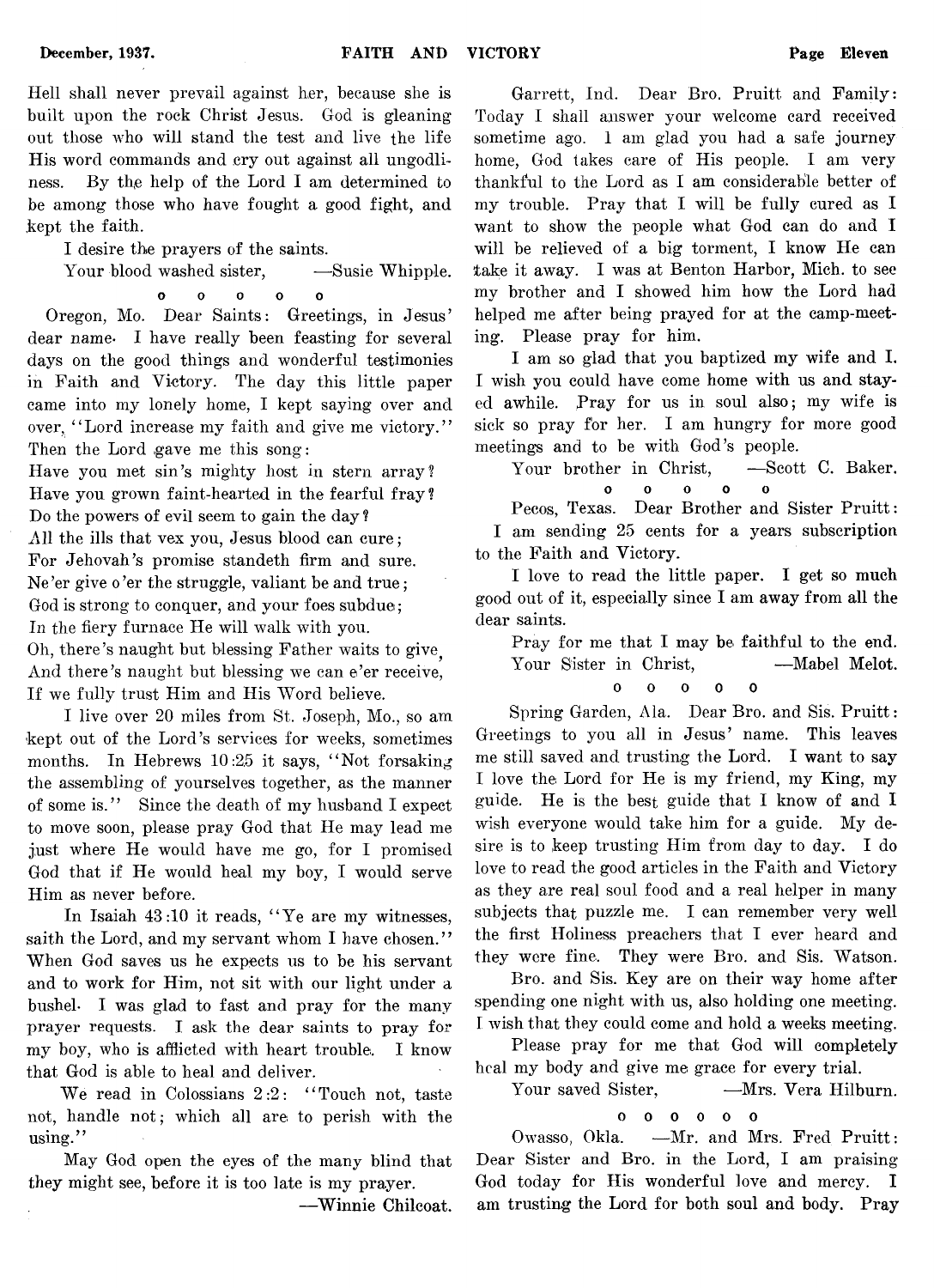for me that I will ever be found worthy to be called one of His Saints. Pray that I will ever keep in the center of God's will, ever doing the things He will have me do. Pray for me that the Lord will touch my body.

May God bless you all is my humble prayer.

— Mrs. Lela Capps,

$$
\begin{matrix}0&0&0&0&0&0\end{matrix}
$$

Some time before he died D. L. Moody said: " Some day you will read in the papers that D. L. Moody, of East Northfield, is dead. Don't you believe a word of it. At that moment T shall be more alive than I am now."

Shortly before his departure he was heard saying: "Earth recedes; Heaven opens before me." The friends, thinking he was dreaming, tried to rouse him. "No, this is no dream," he replied. "It is beautiful. It is like a trance. If this is death, it is sweet. There is no valley here. God is calling on me, and I must go." Soon after this he passed into the presence of the Lord.

— Alex Marshall.

#### 0 0 0 0 0

Hooperston, 111. Dear Brother Pruitt: I will drop you a few lines this beautiful morning to let you jknow how we are. My wife and I are still serving the Lord and He is all in all. We are well and the dear Lord is good to us. I pray this letter will find your family the same. Please pray for us, as we sure need the prayers of you dear saints because the enemy is sure working hard everywhere to over throw us and every soul that is trusting God. We still love to read the little paper. Wife and I were just talking the other day how we would love to attend some of those meetings. If the Lord provides a way we are coming, so pray to that end that we might get to come. Brother Pruitt, the true Word of God found in your little paper has found a way into Hooperston. In many other places souls are hungry for the truthful way, but they are confused as to which is the right way, as there are so many ways marked out by man; they are taking man's theory of it and not reading the Bible enough.

Pray for them that they might see and understand the right way.

Your Brother in Christ,  $-$ Andrew Fink.

oooooo  $\mathbf{o}$ 

Minneapolis, Minn. Dear Brother Pruitt: Greetings in Jesus' name.

No doubt you have been wondering how it came out with my ear. I have been so busy that I have just neglected writing. Well, I praise God for answering prayer. I suffered such earache that I just can't describe it. Sister Robart tried to help and sent for an agreement and then we had prayer. We just finished praying when there was a piercing pain, then it broke. What a wonderful God to serve. How thankful I am for the real saints.

Brother Robart works very hard and now has a cold. Sister Robart certainly needs our prayers.

Yours in Him,  $\qquad \qquad - \text{Margaret Nelson.}$ 

$$
0\qquad 0\qquad 0\qquad 0\qquad 0
$$

N. J. Reformatory. Gentlemen: The bundle of tracts sent to this institution landed amongst the Catholic literature and someone laid it aside for me, knowing I was a tract distributor. So you see the Lord prevented the preist from destroying the tracts.

I have at least one real Christian prisoner whom I know can and will help in passing on good tracts.

However, we are to be "wise as serpents and harmless as doves." Send a few of the best gospel tracts for distribution amongst the men behind the bars. Thanking you in advance I remain,

—Peter J. Myer, "officer" N. J. R.

0 0 0 0 0

Hoffman, Okla. I feel lead tonight to write my testimony through the little paper. First, I want to say that I am saved. Second that I am healed. I want to thank all the dear saints for their prayers and supplications for me while I was going through this test. On Christmas day Sister Edwards and other dear saints from Okmulgee came to my bedside. Oh, how dear they all were to me. They held me up in prayer to God and He wonderfully heard and answered prayer.

I attended the Bolev meeting, and I was very weak, I put in for complete healing in that meeting and got it bless His Holy name. Dear saints I was ready to go, but the dear saints at Hoffman and Okmulgee held on to God for me and I am here today with them and am praising God for answering prayer.

There are only 8 of us here at Hoffman so pray for us.

Your Sister in the one body, --Mrs. L. C. Chiles.

oooooo

New Castle, Ind. Dear Bro. and Sis. Pruitt: This morning finds me saved and praising God for His great love and mercy. I am so glad that I have long ago made the decision to go through, regardless of friends, foes or surroundings. Oh, I am so glad that I ever found this glorious Bible way. The only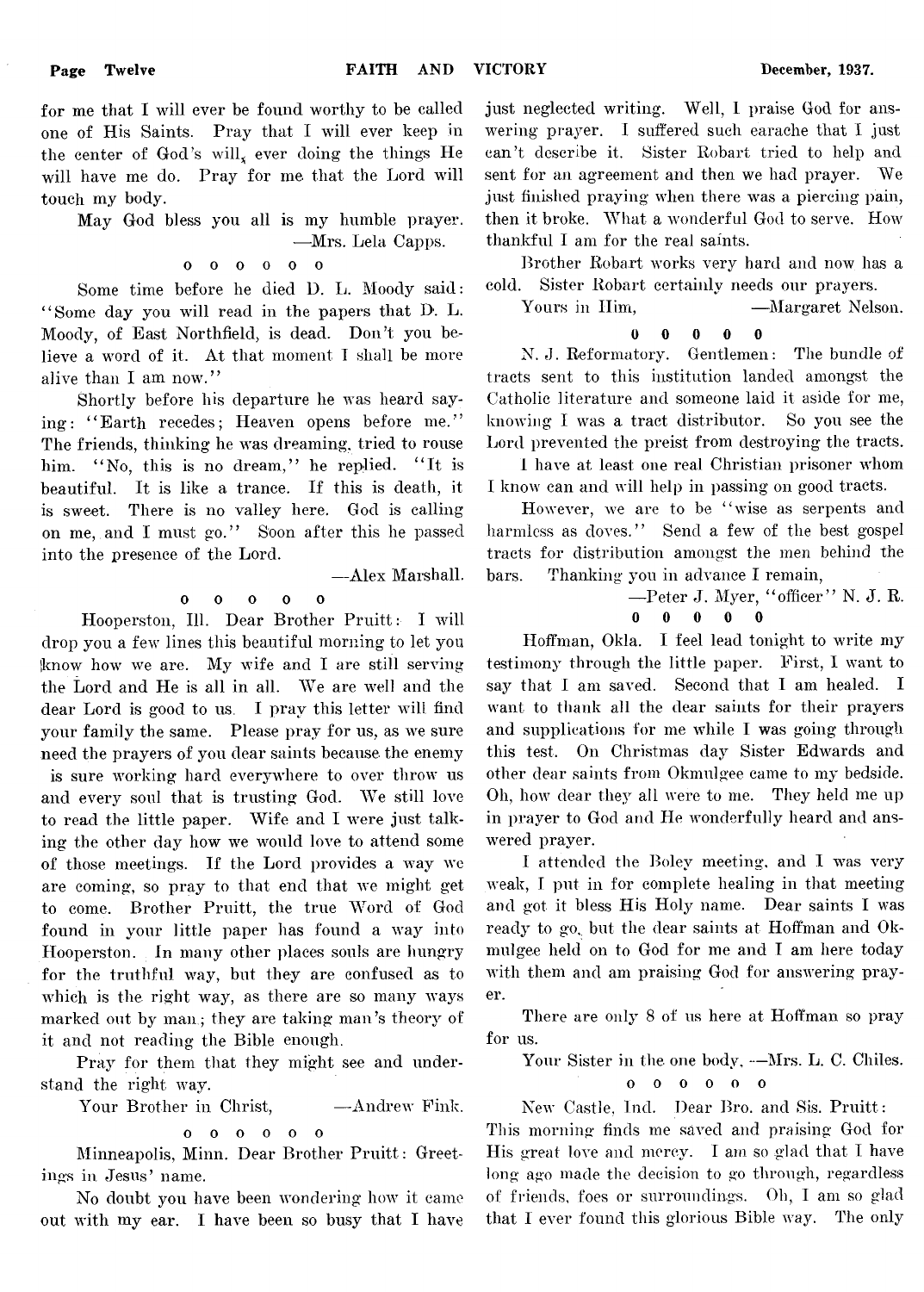way. Praise our God. I just came home from Chicago, where I visited our children, also had a wonderful time visiting our dear sister Dravis and the congregation there. Now I am at home and oh, there's so much to do.

I want you to send some tracts to the Indiana Boy's School. There are over 500 boys there and I don't suppose that they get anything like tracts to read. I also want to send something for the Prison Fund as soon as God helps me to get it. 1 have a burden for those poor lost souls, I do not see them as criminals, but as souls for whom Jesus died.

Please send me just a few tracts to use here and use the rest of this money to send tracts to the Boy's School.

Do pray for me that God may use me to His glory.

Your Sister in Christ. Mrs. L. H. Hitchcock. oooooo

Vicksburg, Mich. Brother and Sister Pruitt :

Greetings in Jesus' name. I am thankful that I am feeling as well as I do, I am also thankful for the good Lord's healing power and that soreness has gone from my stomach. Praise His dear name. I know the Lord is able to do all things.

From your sister in Christ,— Mrs.Eulalia Sherman.

#### $-000-$ MOTHER'S PRAYER

Dear Lord,

Teach us to live with our children Lives that are noble and true Letting the love of our Heavenly Father Shine forth in all that we do.

Sent in His infinite wisdom That we may teach them aright Ours for today, May we guide them Unto the Heavenly Light.

#### Amen.

**oooooooooo**

Natchitoches, La. Dear Bro. Pruitt: Greetings of holy love to you all. This evening I have many things to thank the Lord for, I know that He is with me for I feel His power everyday. I took sick a few weeks ago and when I got up it left one of my eyes in a terrible shape and I could hardly see out of it. Praise the Lord, I took the Bible, opened it and the first chapter that I turned to was Mark 11: 24. I began to read the words of our blessed Saviour and then I wrote to Sister Francis Bell for prayer at that time. She sent me an anointed handkerchief and some helpful scripture. I used it through faith and the blindness passed away almost instantly, Praise the Lord for His goodness to me. The Faith and Victory paper is real soul food for my soul, I have had so much encouragement in reading the wonderful testimonies that appear in the paper.

May the Lord ever give strength to the weak is my prayer.

I am trying to walk by faith, so please pray for me. — Sidonia Benjamin.

The offer of Faith and Victory paper, three months for 6 cents or 20 subscriptions for \$1.00 with premiums is extended until the 20th of Dec. Please co-operate with us in getting the gospel to souls this winter.

Look to self to be miserable, look to others to be perplexed, look to God to be happy.



Order Lesson Picture Rolls and Cards for Primary Class from O. C. Porter, 402 S. Second St., Guthrie, Oklahoma.. The Sunday School Lessons for the other classes are in the Faith and Victory paper.

#### **NOTICE**

The picture lesson cards for the primary class have advanced in price from 3 cents to 4 ceints per card for the quarter.

Please send in your orders for cards and picture rolls early. It would be much better to send the orders in before the Assembly Meeting for the mails will be crowded with Christmas packages and your order may be delayed. Let each of us be ready and encouraged to start the new year right. We shouldn't leave undone anything that we can do.

Sunday, December 5, 1937

#### CHRISTIAN REST

#### Daily Readings and Meditation

#### November 29-December 6.

- M. Christ's gift of rest. Matt. 11:25-30.
- T. The promised rest. Heb. 4:1-11.
- W. Rest of soul. Jer. 6:16-21.
- T. Needless anxiety. Matt. 6:24-34.
- F. The rest cure. Isa. 40:27-31.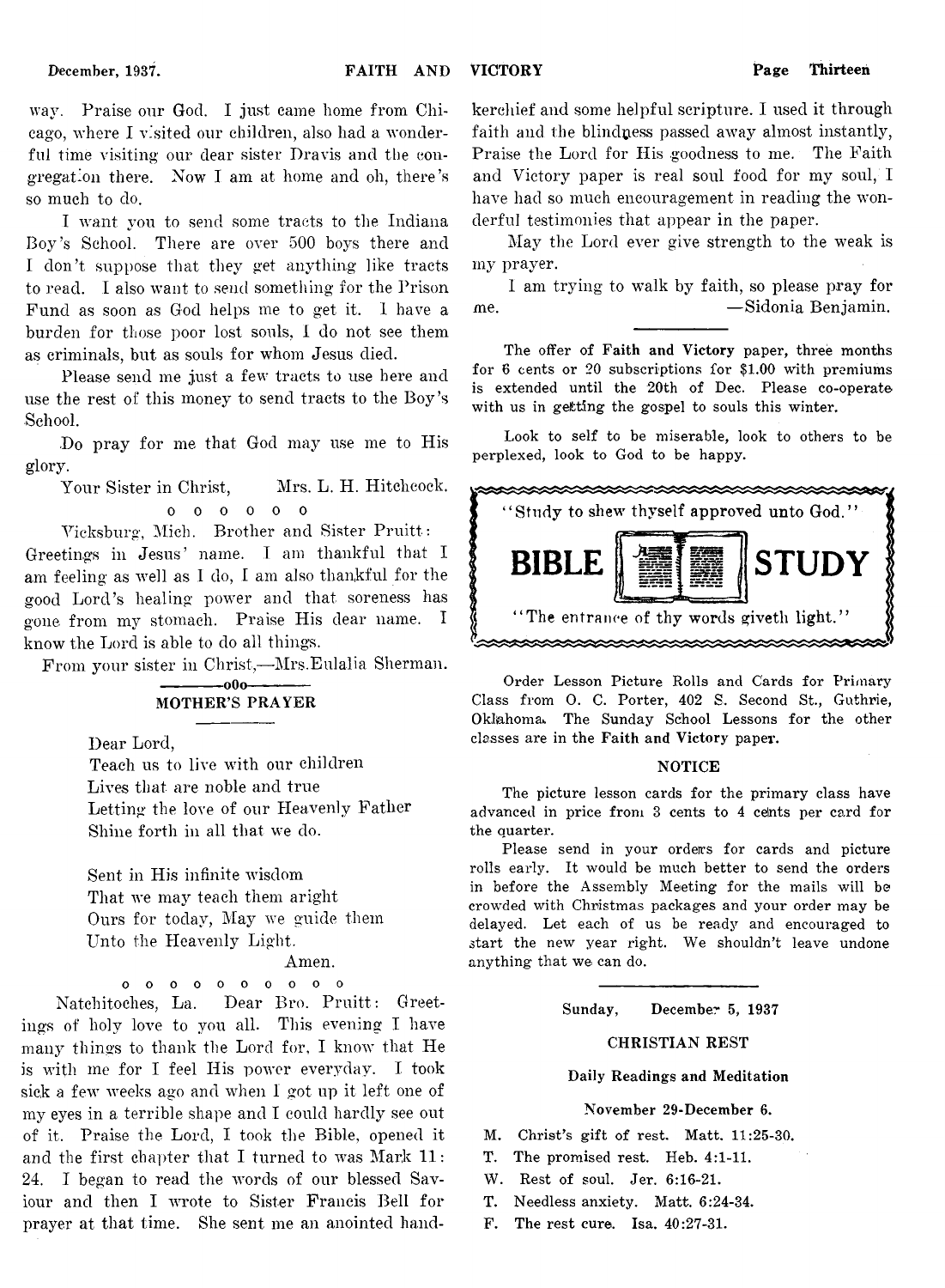S. The righteous dead. Rev. 14:13.

#### Printed Portion.................. Matthew 11:28-30; Heb. 4:1-11.

Matt.ll:28 Come unto me, all ye that labour and are heavy laden, and I will give you rest.

29 Take my yoke upon you,, and learn of me; for I am meek and lowly in heart: and ye shall find rest unto your souls.

30 For my yoke is easy, and my burden is light.

Hebrews 4:1 Let us therefore! fear lest, a promise being left us of entering into his rest, any of you should seem to come short of it.

2 For unto us was the gospel preached, as well as unto them: but the word preached did not profit them, not being mixed with faith in them that heard it.

3 For we which have believed do enter into rest, as he said, As I have! sworn in my wrath, if they shall enter into my rest; although the works were finished from the foundation of the world.

4 For he spake in a certain place of the seventh day on this wise, And God did rest the seventh day from all his works.

5 And in this place again, If they shall enter into kny rest.

6 Seeing therefore it remaineth that some must enter therein, and they to whom it was first preached entered not in because of unbelief:

7 Again, he Iimiteth a certain day, saying in David, Today, after so long a time; as it is said, Today if  $ve$ will hear his voice, harden not your hearts.

8 For if Jesus had given them rest, then would he not afterward have spoken of another day.

9 There remaineth therefore! a rest to the people of God.

10 For he that is entered into his rest, he also hath ceased from his own works, as God did from his.

11 Ldt us labour therefore to enter into that rest, lest any man fall after the same example of unbelief.

Golden Text— Come unto me, all ye that labour and are heavy laden, and I will give you rest. Matt. 11:28.

Practical Truth: Soul rest is a privilege of God's people.

#### COMMENTS AND APPLICATION

- 1. Uselessness of worry.
- 2. Bad effects of worry.
- 3. Canaan, a type of soul rest.
- 4. The meaning of (REST).

#### THE NEED OF REST

" But the wicked are like the troubled sea, when it cannot rest, whose waters cast up mire and dirt.'

There is no peace, saith my God, to the wicked. Isa. 57:20-21.

The generations of earth have sought for soul rest in many and various ways. The restless person exposes both soul and body to alarming dangers in pursuit of soul rest.

The cares, trials and afflictions of life afford oppor-

tunity for much anxiety, but the condition of a human heart estranged from God is a most miserable state for one to experience. Discuss the many ways that restless people do in pursuit of rest.

#### REST PROVIDED

God has made provision through Christ for the removal of all sin and condemnation. It is a blessed privilege to experience all sins forgiven, but in addition to this He entreats us to cast all our cares upon Him.

#### THE GREAT INVITATION

"Come unto me, all ye that labour and are heavy laden and I will give you rest."

A governor, president or king could not offer an invitation equal to this. Invitations are usually sent to those that are well, happy and cheerful, but Jesus invites the poor, the degraded, the forsaken are as welcome as any, to the feast that Jesus has spread. How thankful we are that the invitation was, even to us.

When our bodies become weary and tired, it is very comforting for us to lie down on a nice bed or sit in a good chair. How absurd it would be for a nearly exhausted person to undertake a hard days work or start on a long journey. So it is with the sinful, restless soul endeavoring to find rest by gathering worldly possessions around him or indulging in fleshly lusts only to meet farther disappointment and troubles'.

Sunday, December 12, 1937

#### CHRISTIAN FELLOWSHIP

#### Daily Readings and Meditation

#### December 6-11.

M. Christian Fellowship. 1 John 1:1-7.

- T. God with His people. Rev. 21:1-7.
- W. Fellowship with Christ. 1 Cor. 1:1-9.
- T. Fellowship in service. Col. 4:1-12.
- F. Sharing what we have. 2 Cor. 8:1-9.
- S. Christian brotherhood. Acts 2:41-47.

Printed Portion..................1 John 1:1-7; Revelation 21:1-7.

1 John 1:1 That which was from the beginning, which we have heard, which we have seen with our eyes, which we have looked upon, and our hands have handled, of the Word of life,:

2 (For the life was manifested, and we have seen it, and bear witness, and shew unto you that eternal life, which was with the Father, and was manifested unto us;)

3 That which we have seen and heard declare we unto you, that ye also may havel fellowship) with us: and truly our fellowship is with the Father, and with his Son Jesus Christ.

4 And these things write we unto you, that your joy may be full.

5 This then is the message which we have heard of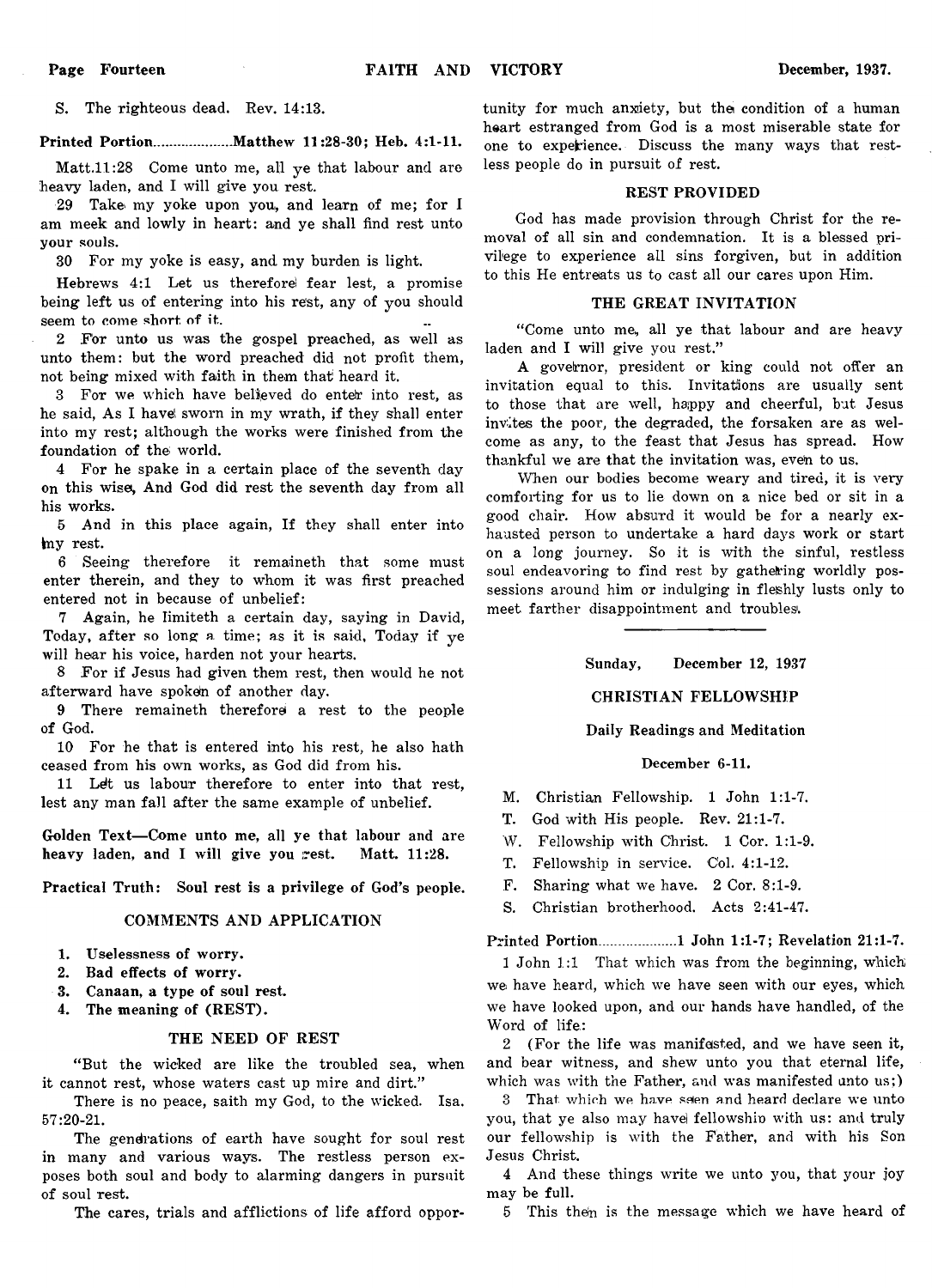him, and declare unto you, that God is light, and in him is no darkness at all.

6 If we say that we have fellowship with him, and walk in darkness we lie, and do not the truth:

7 But if we walk in the Light, as he is in the light, we have fellowship one with another, and the blood of Jesus Christ his Son cleanseth us from all sin.

Revelation 21:1 And I saw a new heaven and a new earth: for the first heaven and the first earth were passed away; and there was no more sea.

2 And I John saw the holy city, new Jerusalem, coming down from God out of heaven, prepared as a bride adorned for her husband.

3 And I heard a great voice out of heaven saying, Behold, the tabernacle of God is with mem, and he will dwell with them, and they shall be his people, and God himself shall be with them, and be their God.

4 And God shall wipe away all tears from their eyes; and there shall be no more death, neither sorrow, nor crying, neither shall there be any more pain: for the former things are passed away.

5 And he that sat upon the throne said, Behold, I make all things new. And he said unto me, Write: for these words are true and faithful.

6 And he said unto me, It is done. I am Alpha and Omega, the beginning and the end. I will give unto him that is athirst of the fountain of the water of life freely.

7 He that overcometh shall inherit all things; and I will be his God, and hel shall be my son.

Golden Text—Our fellowship is with the Father, and with his Son Jesus Christ. 1 John 1:3.

Practical Truth: Fellowship with God and with Christ is our privilege here and hereafter.

#### COMMENTS AND APPLICATION

Our lesson today on Christian fellowship comes to us from the apostle John. He spoke of himself as the "digasiple that Jesus loved." On important occasions Jesus chose to take John with Him. The fellowship between Jesus and John was very close.

In speaking of a quarrel we often say that it takes two to make a quarrel, so it may be said that it takes two to make a fellowship. God is holy and pure, thus He is in opposition to all that is unholy and evil. If we are in harmony with anything that is evil and wrong, we are out of harmony and fellowship with God. When we have fellowship with God, we love those things that He loves and hate those things that He hates, If we have fellowship with God we are in harmony with every child of God, which includes every saved person.

As we continue to know the Lord, our will and affections are absorbed by His divine nature and we can enjoy a closer communion and fellowship with Him. We desire to ponder His inspired words. Our meditation and our delight is centered on heavenly things. In this condition, we are able to put proper values on eternal things. As we dwell in the fulness of God, we endeavor to keep peace and harmony in our home, in our congregation and wherever we may go.

#### Sunday, December 19, 1937.

#### THE BIRTH OF JESUS

#### Daily Readings and Meditation

#### December 13-18.

M. The birth of Jesus. Luke 2:8-20.

T. The magnificent. Luke 1:46-55.

W. Foretold by prophets. Acts 3:22-26.

T. The Saviour. Matt. 1:21-25.

F. The Son of God. Galatians 4:1-7.

S. The world's redeemer. Luke 1:67-79.

Printed Portion.................................................. Luke 2:8-20.

Luke 2:8 And there were in the same country shepherds abiding in the field, keeping watch over their flock by night.

9 And, lo, the angel of the Lord came upon them, and the glory of the Lord shone round about them: and they were sore afraid.

10 And the angel said unto them, Fear not: for, behold, I bring you good tidings of great joy, which shall be to all people.

11 For unto you is born this day in the city of David a Saviour, which is Christ the Lord.

12 And this shall be a sign unto you; Ye shall find the babe wrapped in swaddling clothes, lying in a manger.

13 And suddenly there was with the angel a multitude of heavenly host praising God, and saying,

14 Glory to God in the highest, and on earth peace, good will toward men.

15 And it came to pass, as the angels were gone away from them into heaven, the shepherds said one to another, Let us now go even unto Bethlehem, and see the thing which is comei to pass, which the Lord hath made known unto us.

16 And they came with haste, and found Mary, and Joseph, and the babe lying in a manger.

17 And when they had seen it, they made known abroad the saying which was told them concerning this child.

18 And all they that heard it wondered at those things which were told them by the shepherds.

19 But Mary kept all these things, and pondered them in her heart.

20 And the shepherds returned, glorifying and praising God for all the things that they had heard and seen, as it was told unto them.

Golden Text—There is born to you this day in the city of David a Saviour, which is Christ the Lord. Luke 2:11.

Practical Truth: The coming of Christ to earth was an event of vast importance.

#### COMMENTS AND APPLICATION

The main events of the world group themselves into two major groups. Those that happened before Christ and those happening after. The learned understood by prophecy where He was to be bora. Heaven knew of His birth. The announcement of His birth was carried